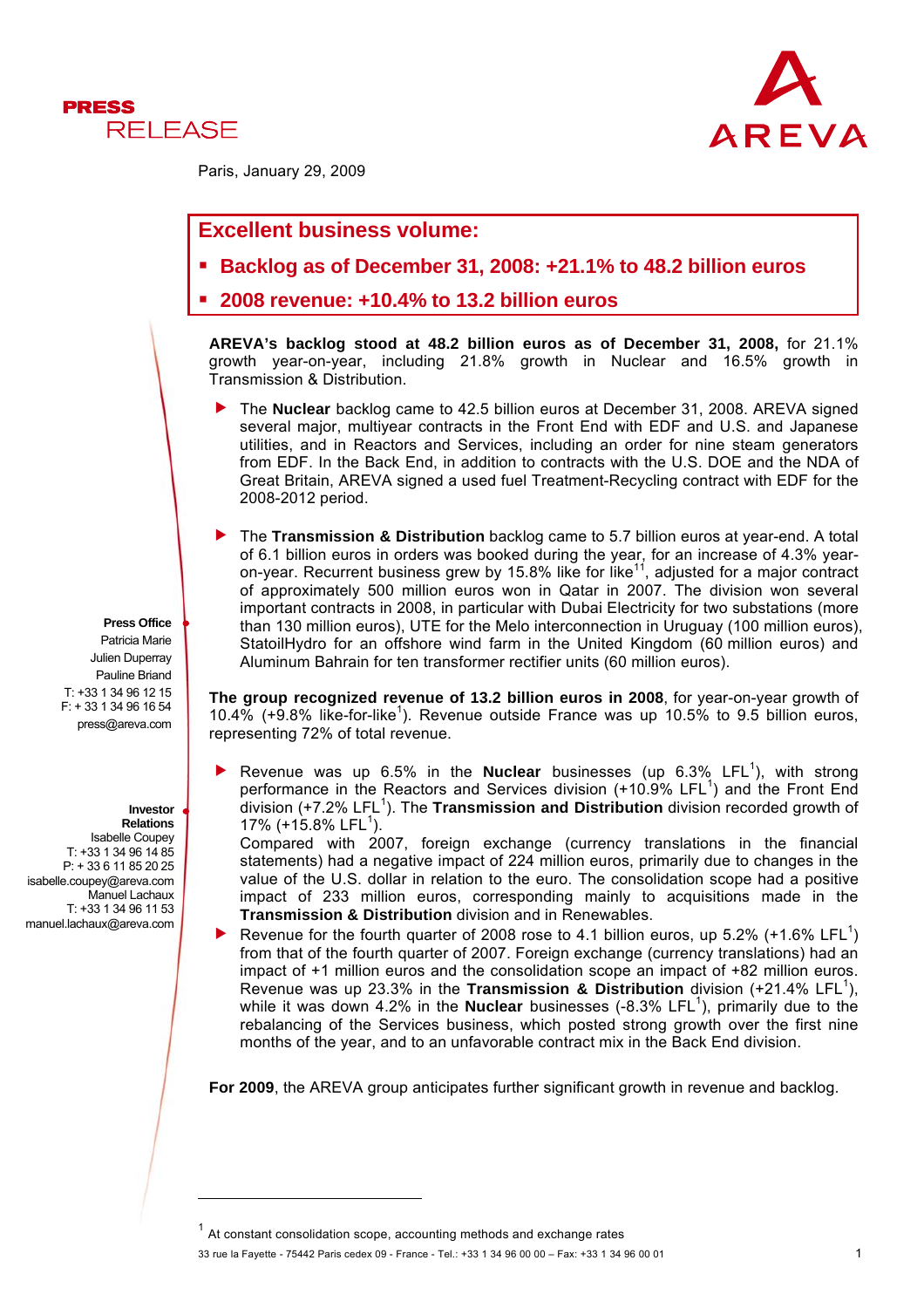

*January 29, 2009 – 2008 consolidated revenue*

# **2008 revenue by division**

#### **Front End division: growth in all businesses**

Revenue for the **Front End division** rose to 3.363 billion euros in 2008, up 7.1% over 2007  $(+7.2\%$  LFL<sup>1</sup>). Foreign exchange (currency translations) had a negative impact of 53 million euros.

Main events were as follows:

- ► *Mining*: rising average sales prices under long term uranium contracts fueled revenue growth, despite the negative impact of suspended uranium trading operations in the spot market;
- ► *Enrichment:* growth was buttressed by strong export sales, particularly in Asia, rising prices, and the growing contribution of ETC (a joint AREVA/Urenco company);
- ► *Fuel:* sales benefited from particularly strong volumes in Europe.

#### **Reactors and Services division: growing contribution from major contracts**

Revenue for the **Reactors and Services division** rose to 3.037 billion euros, up 11.8% over 2007 (+10.9% LFL<sup>1</sup>). Foreign exchange (currency translations) had a negative impact of 47 million euros.

Items of note were as follows:

- ► *Plants:* the percentage of completion of major projects moved forward, with a 40% increase in contribution to division revenue in 2008;
- ► *Nuclear Services:* business was strong, particularly in the United States;
- ► *Renewable Energies:* Koblitz was successfully integrated into the biomass business;
- ► *AREVA TA:* business was up sharply, reflecting progress on the contract for the Barracuda nuclear propulsion submarines in France.

### **Back End division: stable revenue**

Revenue for the **Back End** division came to 1.692 billion euros, a drop of 2.7%

 $(-2.5\%$  LFL<sup>1</sup>). Foreign exchange (currency translations) had a negative impact of 3.5 million euros.

The revenue decrease reflects:

- ► a less favorable customer mix at La Haque, where the proportion of foreign contracts decreased slightly;
- ► solid business in *Logistics*, particularly in cask manufacturing.

#### **Transmission & Distribution division: strong sales growth**

Revenue for the **Transmission & Distribution** division rose to 5.065 billion euros in 2008, up 17.0% ( $+15.8\%$  LFL<sup>1</sup>). The negative foreign exchange impact (currency translations) of 121 million euros was more than offset by the positive impact of the consolidation scope (+169 million euros), mainly due to the division's consolidation of Passoni & Villa, VEI Distribution, Nokian Capacitors and Waltec.

- ► The *Products* business unit, representing more than 60% of the division's revenue, recorded 20.8% growth LFL<sup>1</sup>, fueled in particular by the Power Transformers product line (+36%) and shielded GIS substations (+40%). Revenue was up 13.4% and 11.8% LFL<sup>1</sup> respectively in the *Systems* and *Automation* business units.
- *►* Geographically, all regions reported growth, which was especially strong in Asia (+24%), particularly in India (+23%), in the Near East and Middle East (+24%), and in Europe (+15%), notably Germany.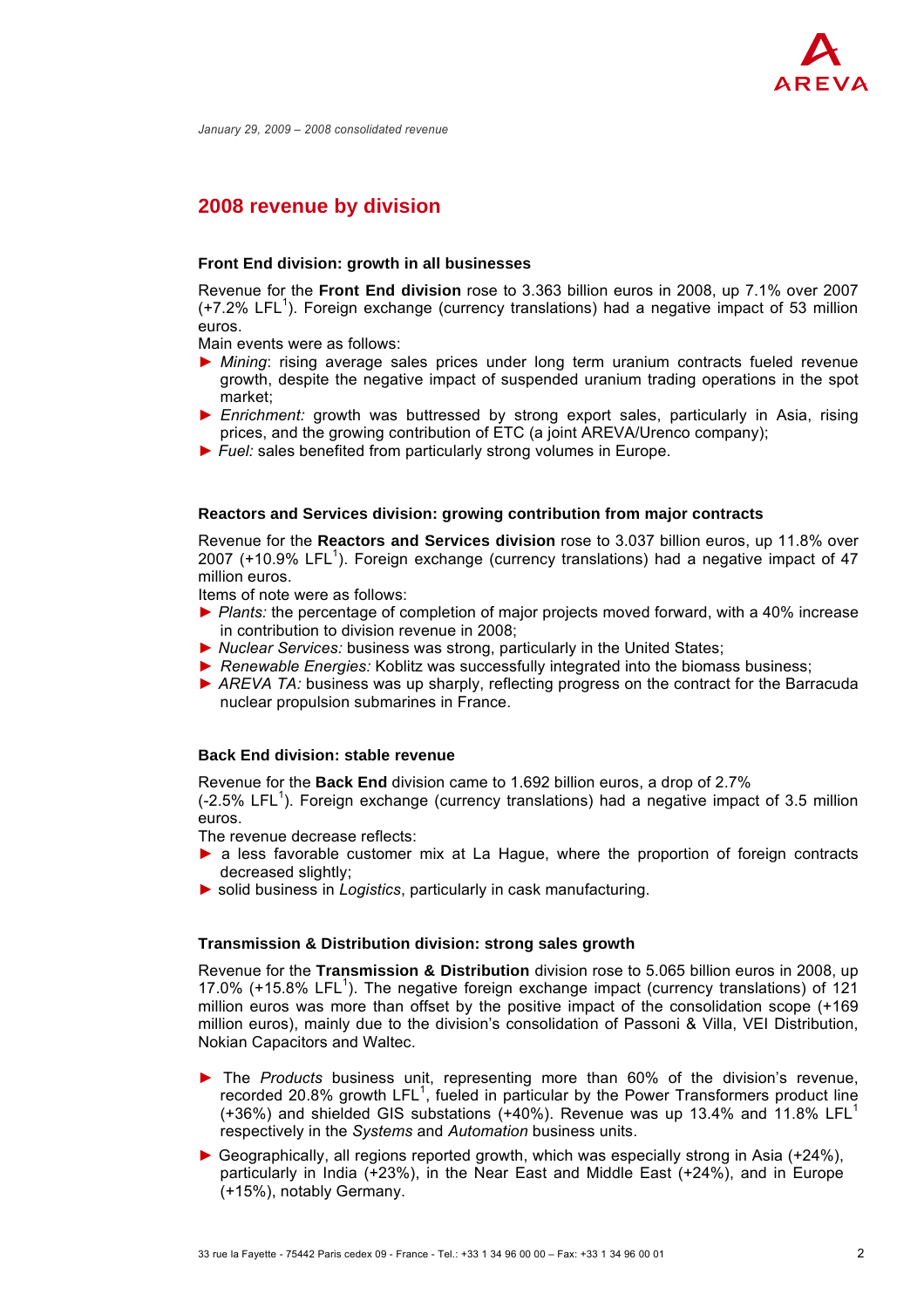

| In millions of euros                     | 2008           | 2007           | Change<br>2008 / 2007    | Change<br>2008 / 2007   |
|------------------------------------------|----------------|----------------|--------------------------|-------------------------|
|                                          |                |                | in %                     | in %, like-for-<br>like |
| 1st quarter                              |                |                |                          |                         |
| Front End                                | 679            | 653            | 3.9%                     | 7.4%                    |
| <b>Reactors and Services</b>             | 665            | 513            | 29.7%                    | 36.8%                   |
| <b>Back End</b>                          | 403            | 354            | 13.8%                    | 14.1%                   |
| <b>Sub-total Nuclear</b>                 | 1747           | 1519           | 14.9%                    | 18.8%                   |
| <b>Transmission &amp; Distribution</b>   | 1022           | 950            | 7.5%                     | 7.8%                    |
| Corporate and other                      | 0              | 0              |                          |                         |
| <b>Total</b>                             | 2769           | 2 4 7 0        | 12.1%                    | 14.5%                   |
| $2nd$ quarter                            |                |                |                          |                         |
| <b>Front End</b>                         | 809            | 689            | 17.4%                    | 19.8%                   |
| <b>Reactors and Services</b>             | 801            | 641            | 24.8%                    | 27.0%                   |
| <b>Back End</b>                          | 527            | 502            | 5.0%                     | 5.5%                    |
| <b>Sub-total Nuclear</b>                 | 2 1 3 7        | 1833           | 16.6%                    | 18.4%                   |
| <b>Transmission &amp; Distribution</b>   | 1 2 6 3        | 1 0 7 1        | 17.8%                    | 15.6%                   |
| Corporate and other                      | 1              | 0              |                          |                         |
| <b>Total</b>                             | 3 4 0 0        | 2 9 0 3        | 17.1%                    | 17.3%                   |
| 3 <sup>rd</sup><br>quarter               |                |                |                          |                         |
| Front End                                | 714            | 673            | 6.1%                     | 7.6%                    |
| <b>Reactors and Services</b>             | 729            | 659            | 10.6%                    | 13.1%                   |
| <b>Back End</b>                          | 322            | 361            | $-10.7%$                 | $-10.7%$                |
| <b>Sub-total Nuclear</b>                 | 1765           | 1693           | 4.3%                     | 5.8%                    |
| <b>Transmission &amp; Distribution</b>   | 1 1 6 9        | 1 000          | 17.0%                    | 16.0%                   |
| Corporate and other                      | 1              | 0              |                          |                         |
| Total                                    | 2935           | 2962           | 9.0%                     | 9.7%                    |
| 4 <sup>th</sup> quarter                  |                |                |                          |                         |
| Front End                                | 1 1 6 2        | 1 1 2 5        | 3.3%                     | $-0.3%$                 |
| <b>Reactors and Services</b><br>Back End | 843            | 904            | $-6.8%$                  | $-13.9%$                |
| <b>Sub-total Nuclear</b>                 | 440<br>2 4 4 4 | 522<br>2 5 5 1 | $-15.7%$                 | $-15.6%$                |
| <b>Transmission &amp; Distribution</b>   | 1611           |                | $-4.2%$                  | $-8.3%$                 |
| Corporate and other                      | 2              | 1 307<br>1     | 23.3%                    | 21.4%                   |
| Total                                    | 4 0 57         | 3858           | 5.2%                     | 1.6%                    |
| Total revenue - 2008                     |                |                |                          |                         |
| Front End                                | 3 3 6 3        | 3 1 4 0        | 7.1%                     | 7.2%                    |
| <b>Reactors and Services</b>             | 3 0 3 7        | 2 7 1 7        | 11.8%                    | 10.9%                   |
| <b>Back End</b>                          | 1692           | 1738           | $-2.7%$                  | $-2.5%$                 |
| <b>Sub-total Nuclear</b>                 | 8 0 9 3        | 7 5 9 5        | 6.5%                     | 6.3%                    |
| <b>Transmission &amp; Distribution</b>   | 5 0 6 5        | 4 3 2 7        | 17.0%                    | 15.8%                   |
| Corporate and other                      | 3              | 1              | $\overline{\phantom{a}}$ |                         |
| <b>Total</b>                             | 13 160         | 11 923         | 10.4%                    | 9.8%                    |
| including France                         | 3645           | 3 3 1 3        | 10.0%                    |                         |
| including International                  | 9516           | 8610           | 10.5%                    |                         |
|                                          |                |                |                          |                         |

### **Appendix - Consolidated revenue by quarter**

As a reminder, the group points out that:

 Revenue may vary significantly from one quarter to the next in nuclear operations. Accordingly, quarterly data cannot be viewed as a reliable indicator of annual trends.

 The foreign exchange impact mentioned in this release comes from the translation of subsidiary accounts into the group's unit of account, and primarily reflects the U.S. dollar in relation to the euro. AREVA also points out that its foreign exchange hedging policy for sales transactions aims at shielding profitability from fluctuations in exchange rates in relation to the euro.